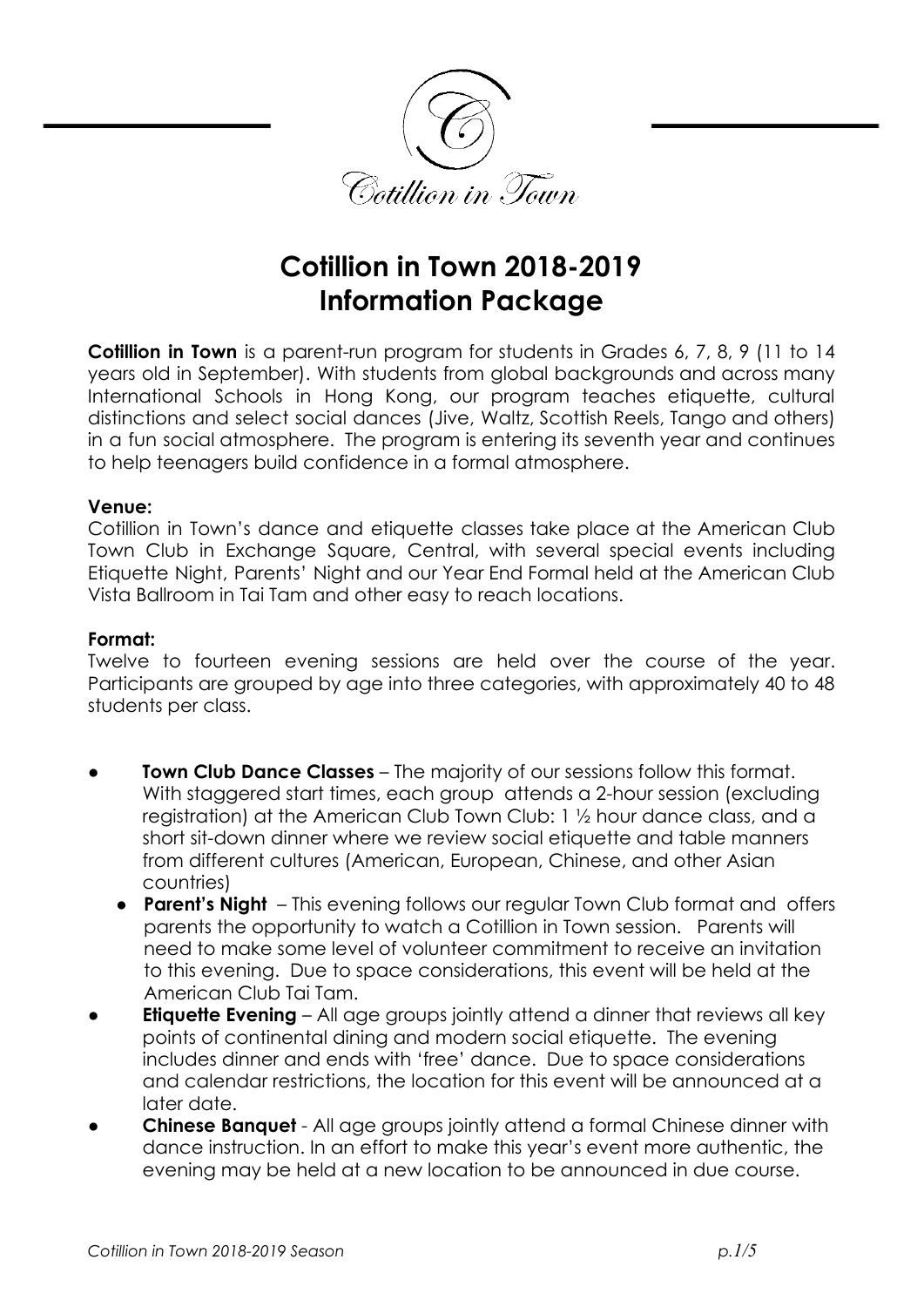# **Format (cont.):**

- **Bollywood Night** Introduced to our calendar last year, this highly popular evening will feature an extended Indian meal and an opportunity to learn traditional Indian dance along with our usual social dances in the larger Tai Tam ballroom. More details will follow in the Fall. This special event will be held at the American Club Tai Tam.
- **Spring Formal** All age groups jointly attend a formal dinner and dance at the Tai Tam American Club Vista Ballroom.

# **Timing:**

| <b>Timing</b>       | <b>Early Birds</b>                                        | Night Owls     | Midnight Swans                                                                 |  |  |
|---------------------|-----------------------------------------------------------|----------------|--------------------------------------------------------------------------------|--|--|
|                     | Grade 6/Year 7                                            | Grade 7/Year 8 | Grade 8&9/Year 9&10                                                            |  |  |
| 8-9 Regular Classes |                                                           |                | $\vert$ 5:15 pm – 7:30 pm $\vert$ 6:45 pm – 9:00 pm $\vert$ 7:30 pm – 10:00 pm |  |  |
| Etiquette Night     | 5:00 pm to 10:00 pm (Time TBC closer to the program date) |                |                                                                                |  |  |
| Special Events &    | 5:00 pm to 10:30 pm (Time TBC closer to the program date) |                |                                                                                |  |  |
| Year-End Formal     |                                                           |                |                                                                                |  |  |

# **Dates:**

All sessions take place on Saturday evenings. Our tentative schedule, below, includes at least 12 Cotillion sessions. Dates will be confirmed prior to the summer holidays.

| Session: | Date:                                | Venue:                          |
|----------|--------------------------------------|---------------------------------|
|          |                                      |                                 |
|          | September 22, 2018 – Etiquette Night | <b>Location To Be Announced</b> |
| (2)      | November 10, 2018                    | American Club Town Club         |
| (3)      | November 17, 2018                    | American Club Town Club         |
| (4)      | December 8, 2018                     | American Club Town Club         |
| '5)      | January 12, 2019                     | American Club Town Club         |
| (6)      | January 19, 2019                     | American Club Town Club         |
| (7)      | January 26, 2019 - Bollywood Night   | <b>American Club Tai Tam</b>    |
| (8)      | February 16, 2019 - CNY Banquet      | <b>Location To Be Announced</b> |
| (9)      | February 23, 2019 - Parents' Night   | <b>American Club Tai Tam</b>    |
| (10)     | March 02, 2019                       | American Club Town Club         |
| (11)     | March 16, 2019                       | American Club Town Club         |
| 12)      | March 23, 2019                       | American Club Town Club         |
| (13)     | May 04, 2019                         | American Club Town Club         |
| (14)     | May 11, 2019 - SPRING FORMAL         | <b>American Club Tai Tam</b>    |

Cotillion in Town hosts children from many of Hong Kong's schools. While we endeavor to accommodate all school holidays and calendars, inevitably conflicts arise. If you know of a conflict with your child's school calendar, please inform us as soon as possible. All 2018-19 school calendars are now available either online or by contacting your school's reception.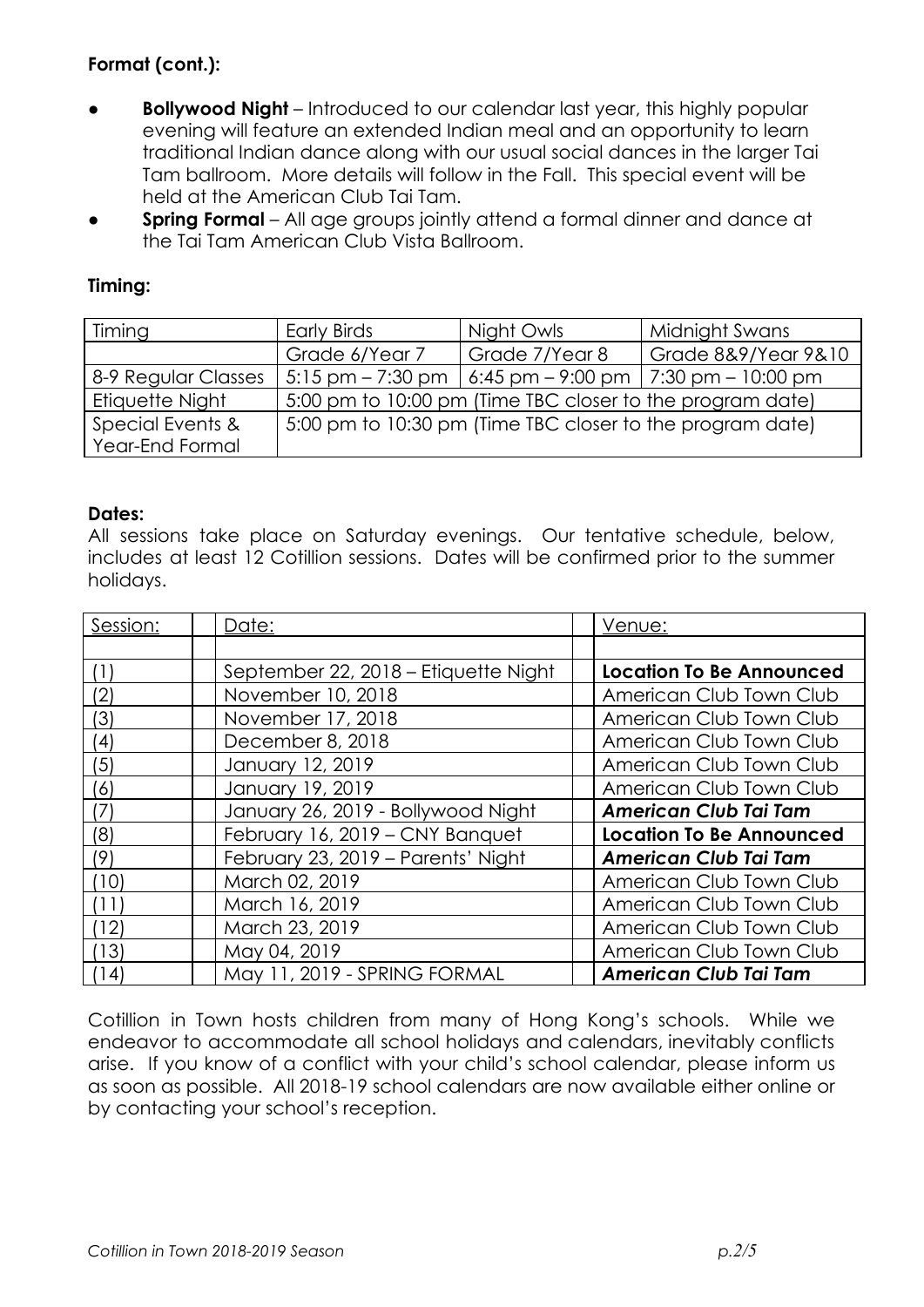# **Attendance:**

If your child elects to join Cotillion in Town, he or she is expected to attend EACH of the above sessions. Attendance at Etiquette Night and the Formal is mandatory. Commitment from each participant is essential to ensure the consistency of the program. Class participants are matched to ensure an even number of boys and girls in each class. Absences substantially impact each session as an imbalance in participants affects dancing and dining partners.

If your child cannot attend a session, early notification is requested so that we can balance the class. An email to the patron as far in advance as possible is appreciated, followed by a reminder one week prior to the absence. A handwritten note or email of apology sent by the student to the head patron for their class is expected following any absence and is an important part of our social etiquette.

Given the importance of attendance, the Committee will contact the parents of any participant with more than two absences to review the circumstances and consider further participation. Failure to attend Etiquette Night or the Formal may result in the child losing his/her priority for the following year.

Unfortunately, refunds will not be provided if your child needs to withdraw from the program once it begins.

#### **Dance Classes:**

Children are taught the steps to seven different dances and three Scottish Reels during our season culminating in the ability to show off their knowledge at our Spring Formal. Mr. Antony Miles, a professional dance instructor from the UK, has been teaching children to dance for many years with the Cotillion in Town. He is assisted by dance instructors who have graduated from our Cotillion in Town program.

# **Dress Code:**

Boys: suit or slacks and a blazer, shirt, tie, dark socks and leather soled dress shoes are required for 11 dance classes. *For the Formal, the boys must wear a dark suit and tie.*

Girls: party dress or skirt and blouse (length MUST TOUCH THE KNEE, no strapless or spaghetti strap dress, and nothing revealing/no cutouts); ballroom dance shoes are recommended but any dress shoe with a leather sole, back strap and small heel is accepted. All girls must wear gloves. White and black gloves are available for purchase at each class. *For the Formal, all the girls wear white tea length (at least below the knee) dresses and white gloves.*

The types of dances the children learn determine the skirt length. Many of the more rigorous dances with arms above the head and skipping cause the dresses to rise well above the knee. We know how challenging it is to find dresses that meet our requirements in Hong Kong. Please let us know if we can help – we have found many tips and tricks for modifying dresses over the years. Thank you for adhering to the spirit of Cotillion by following these requirements.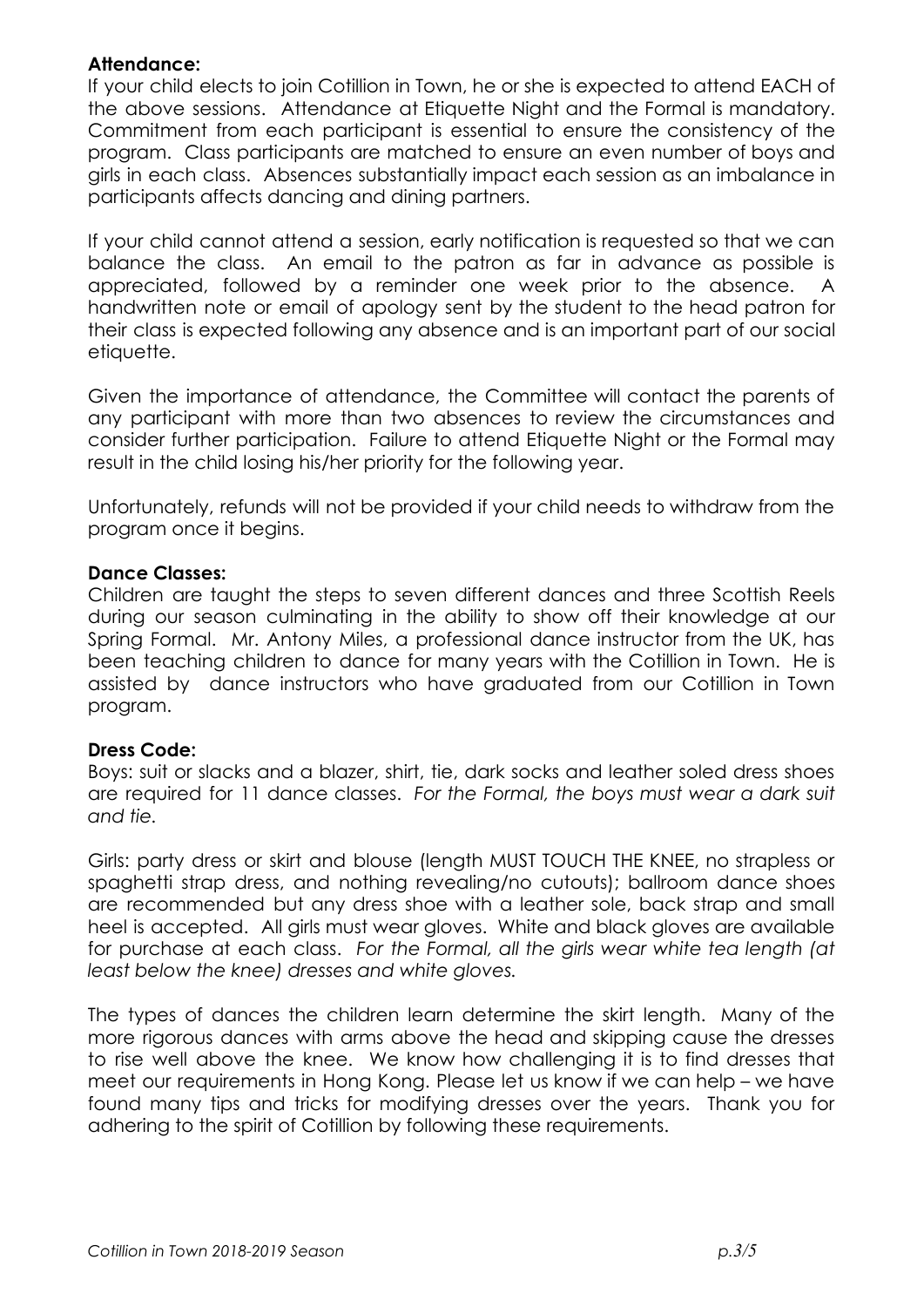Our twice-annual dress sales are also a terrific opportunity to find suitable dresses and suits or to have items tailored. Further information on suggested Cotillion clothing suppliers can be found on our website.

# **Participants:**

Boys and girls in Grade 6, 7, 8, and 9 may participate in Cotillion. The North American grade system is used for the purposes of dividing the class. Children applying from other educational systems are matched with the appropriate school year. Places are limited due to the size of the venue and the need to balance ages and gender. Each class is made up of an equal number of boys and girls.

#### **Patrons/Chaperones/Parent Involvement:**

Cotillion in Town is a non-profit comprised of volunteers. We rely on a core group of parent volunteers, the Patrons, to manage the program. As the program has grown, so has our need for parent volunteers. There are many ways in which you can volunteer or donate your time or resources to the program. We ask that each family contribute. Some options include minor legal advice on corporate issues. accounting, graphic design, IT, vendor sourcing, bus logistics, decorations, chaperones, and event set-up/take down. If you are unable to volunteer your time or resources, you may instead wish to donate the Cotillion fee for a child who cannot afford to attend the program – each year we assist 1-2 children with the fee to ensure that our program is accessible to as many children as possible. We will review our volunteers at the end of each year. As the success and continuity of our program depends on our volunteers, we will only be able to renew the applications for those families who participate.

Attendance at our events is strictly limited to the participants for each session and our volunteers. If you are able to assist with the program in any way, please let us know, you will get an inside peek at our program during Parents Night.

#### **Meals:**

Generally, each Cotillion session will follow a theme for both the etiquette and the meal. We endeavor to introduce the students to a variety of different international rules of dining etiquette from Asian to European to American, with a general focus on the Continental Dining etiquette and general social etiquette.

The American Club goes to great efforts to provide delicious meals that match our themes each week. As a result, we make every effort to inform them of the children's meal preferences in advance. Meals are chosen via an online link available on our website. We ask parents (and students) to be diligent about submitting meal selections on time, so that our volunteer Class Patrons do not waste time chasing for replies.

All our venues are diligent about catering for allergies and intolerances. Therefore, if you indicate a food allergy or intolerance on the application, your child will be served a meal that does not include this item and will not be allowed to eat anything that is served that may contain that item (to the best of our knowledge) for their own health and safety.